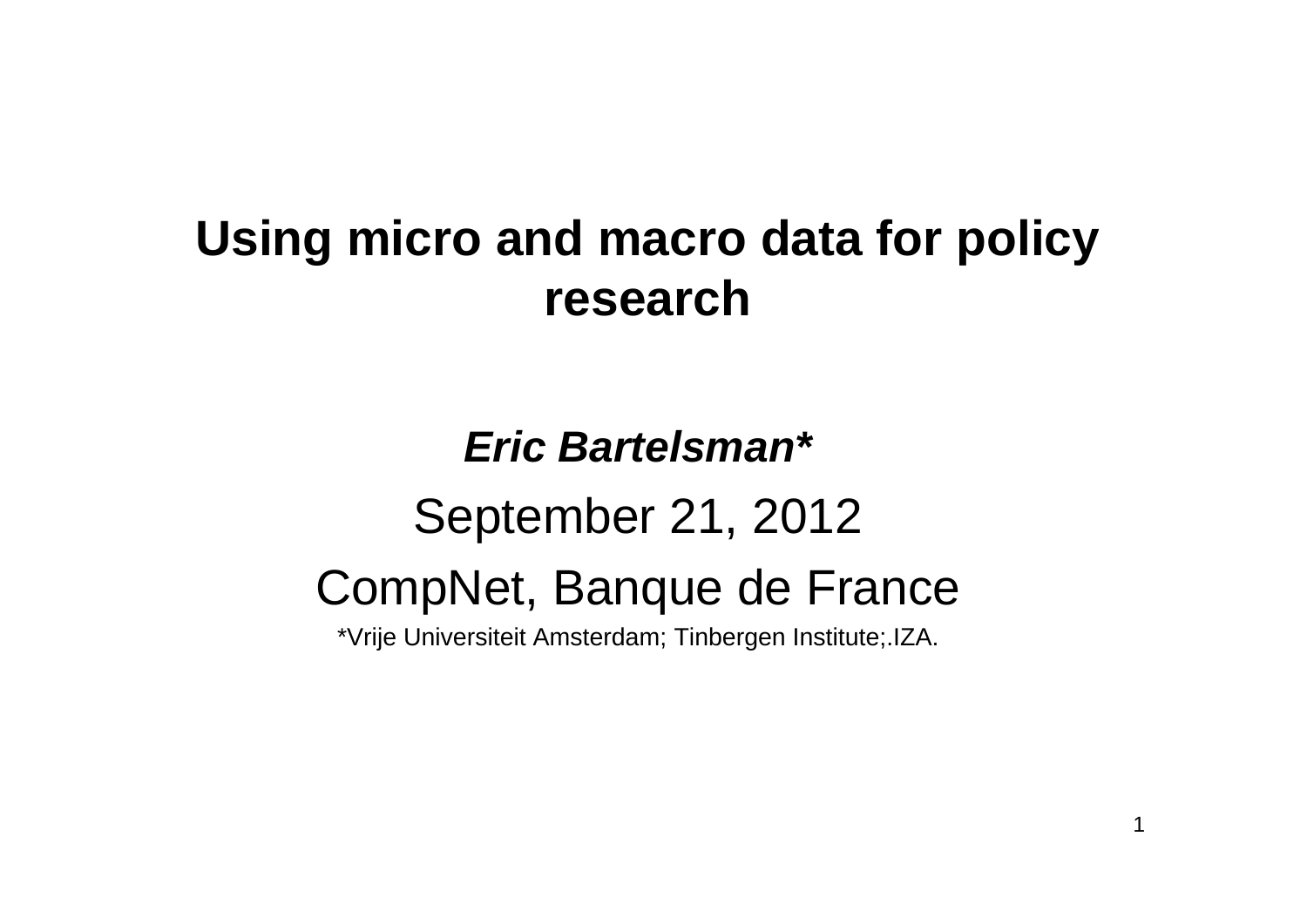## **Outline**

- Policy Questions
	- $\bullet$ Data and research to inform decisions
- Data Availability
	- $\bullet$  Look for the lamp-posts, then look under them (instead of assuming there is light)
- Methodology
	- $\bullet$ Dependent on question
- Examples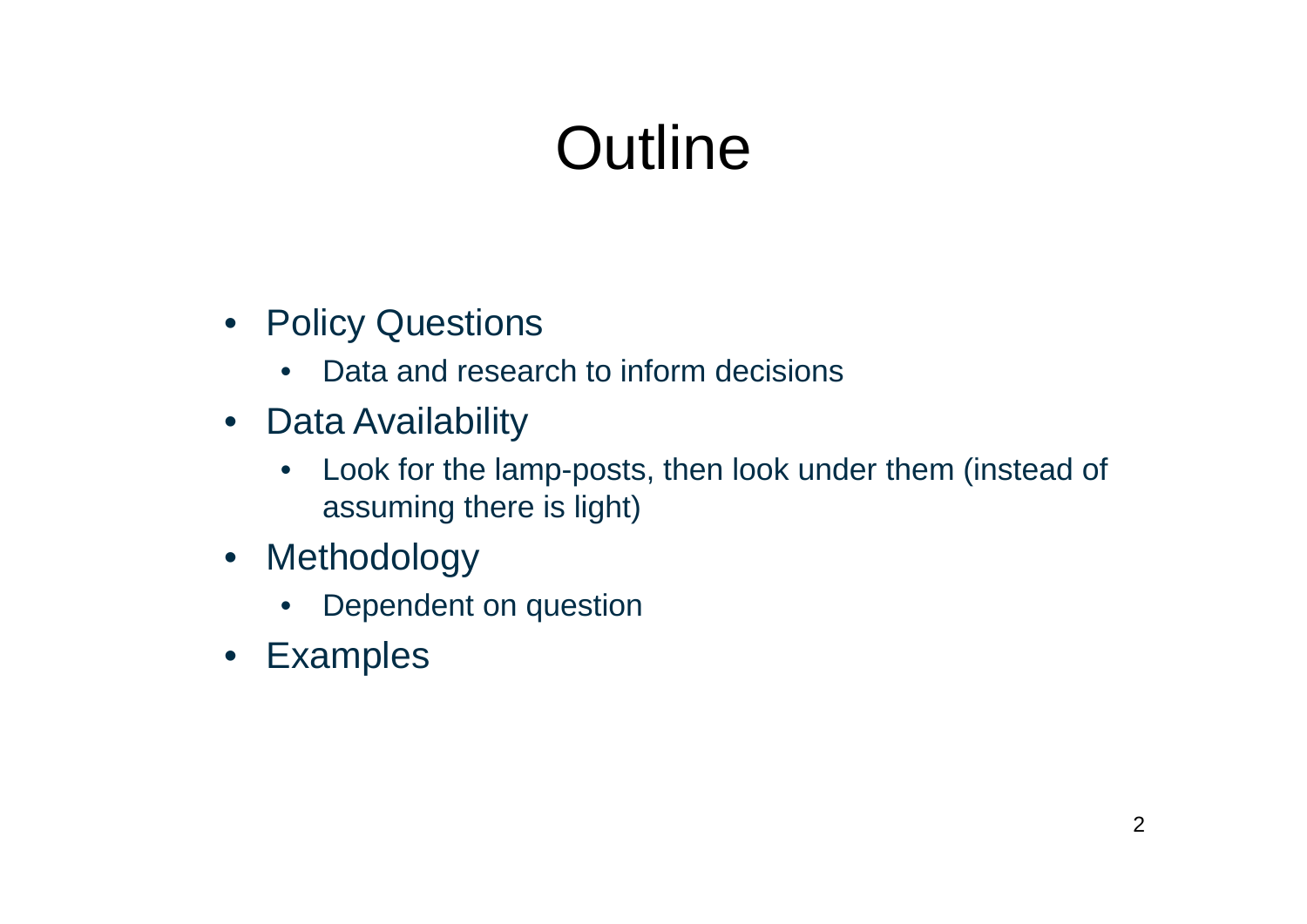### Micro to Macro

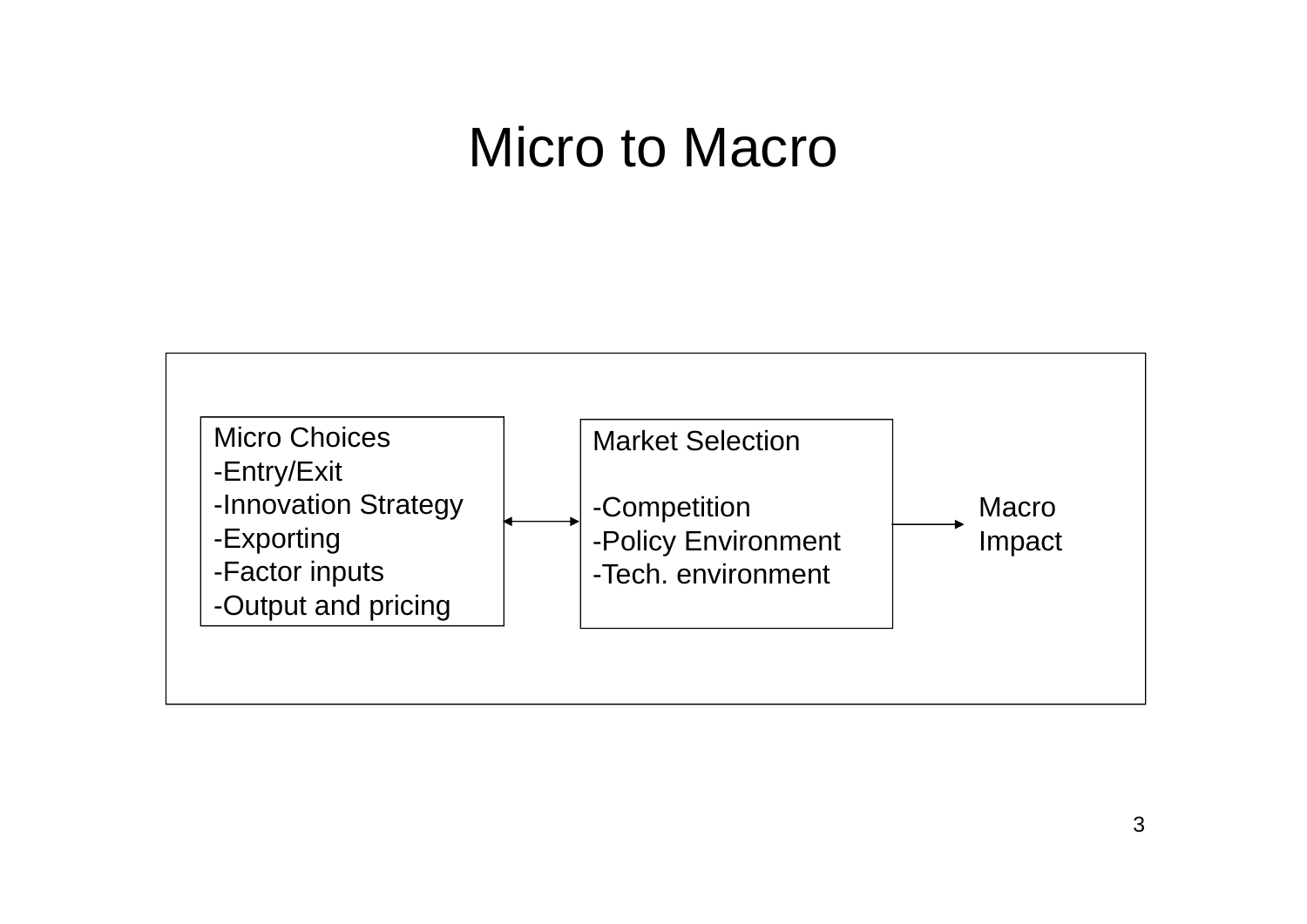## Policy Questions

- Long-run Aggregate Productivity Growth
	- $\bullet$ What are drivers
	- $\bullet$ Policy evaluation (Structural, Financial, Targetted)
- Medium-term Potential Output Growth
	- Forecasting Trend Productivity
- Competitiveness (External Balance)
	- $\bullet$ Can firms 'compete'
	- •Firm growth conditional on productivity
- Resilience
	- •Stress-testing the real economy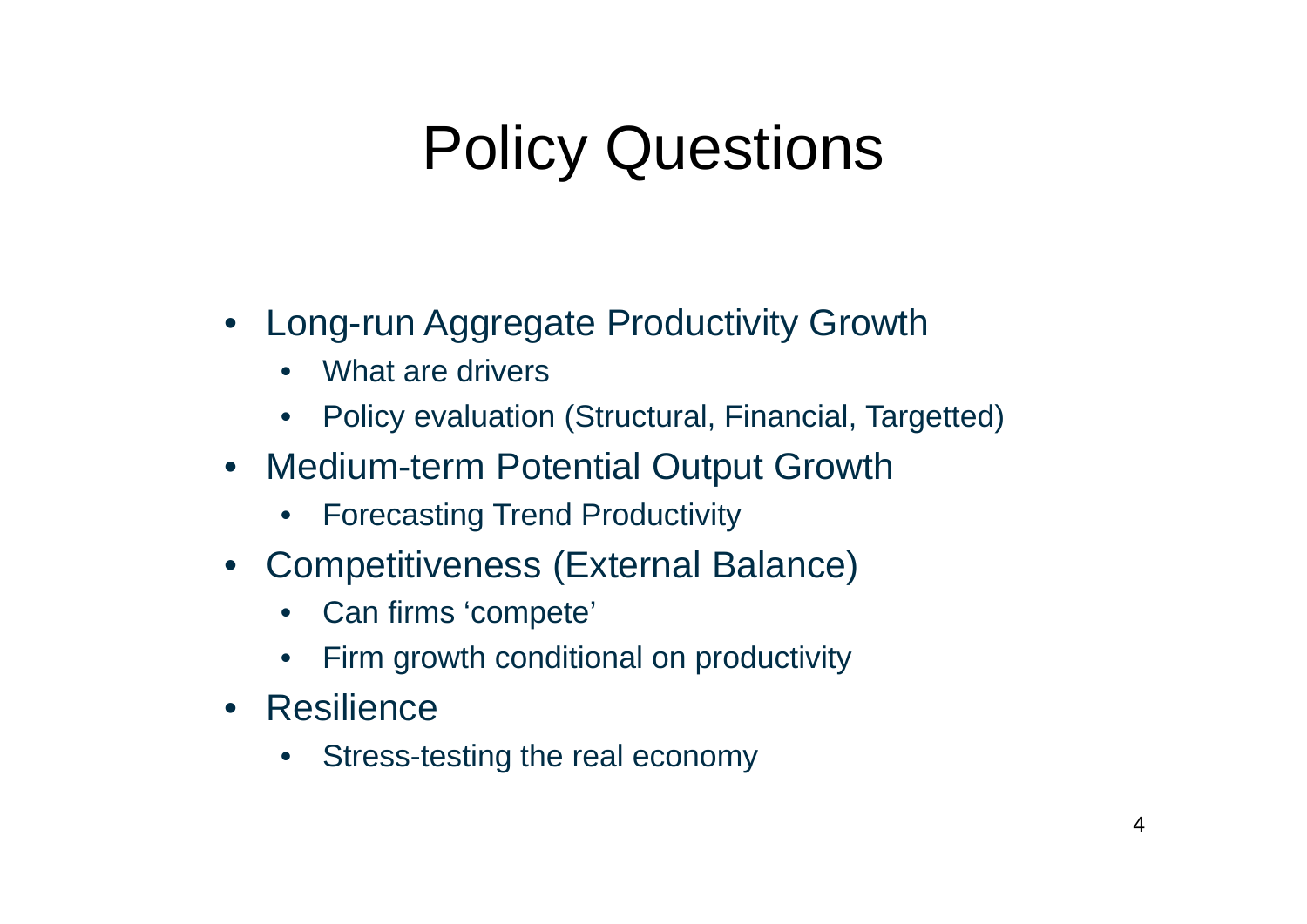### Firm-level, cross-country comparisons

- Policy environment affects all firms in country (and industry) in the same manner
- Cross-country firm-level comparisons may provide means to observe/identify the impacts of policy changes through the three paths:
	- Allocation of resources across firms
	- Selection (entry/exit)
	- Choice of firm strategy (investment, innovation, export)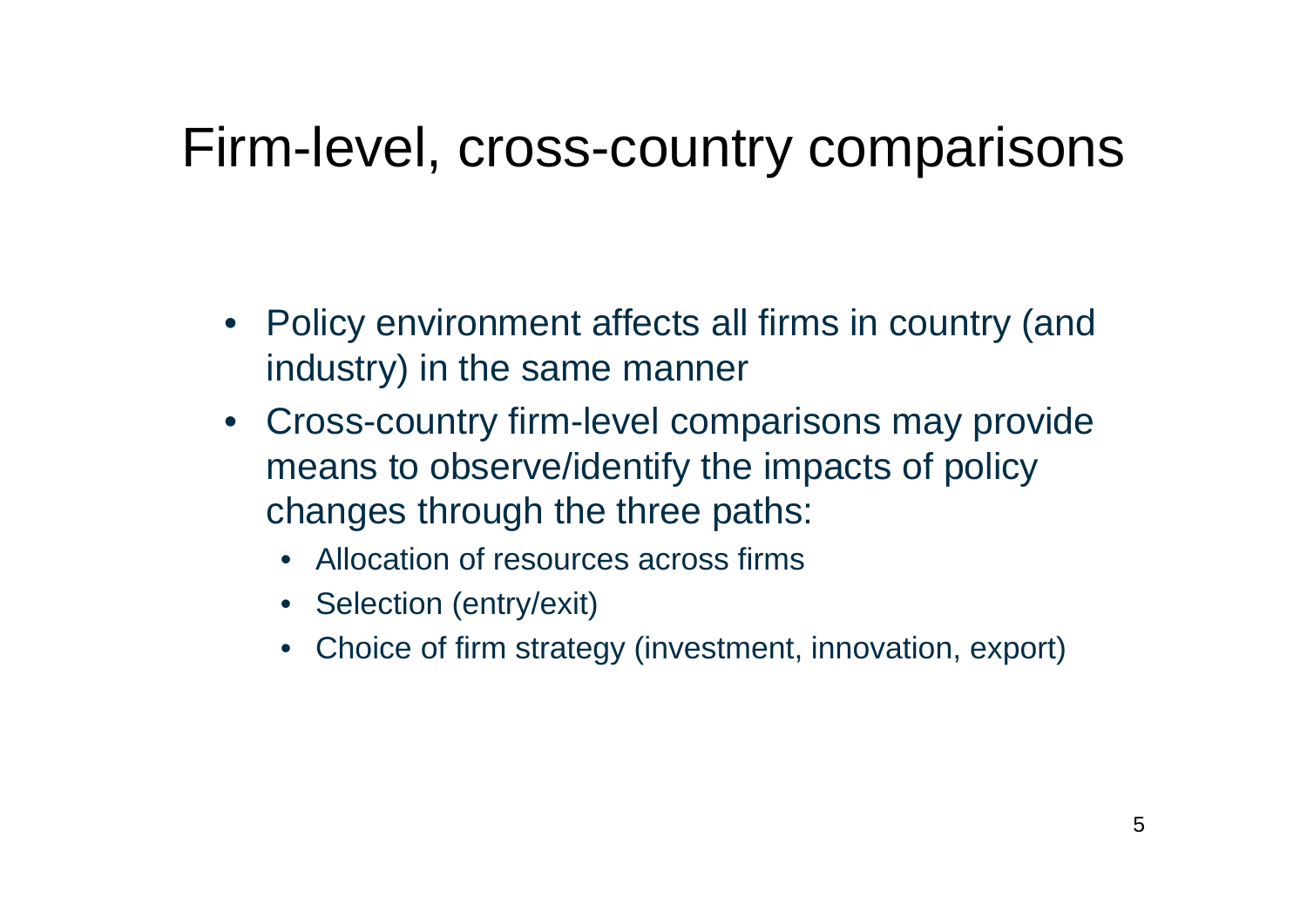### From firm data to macro indicators

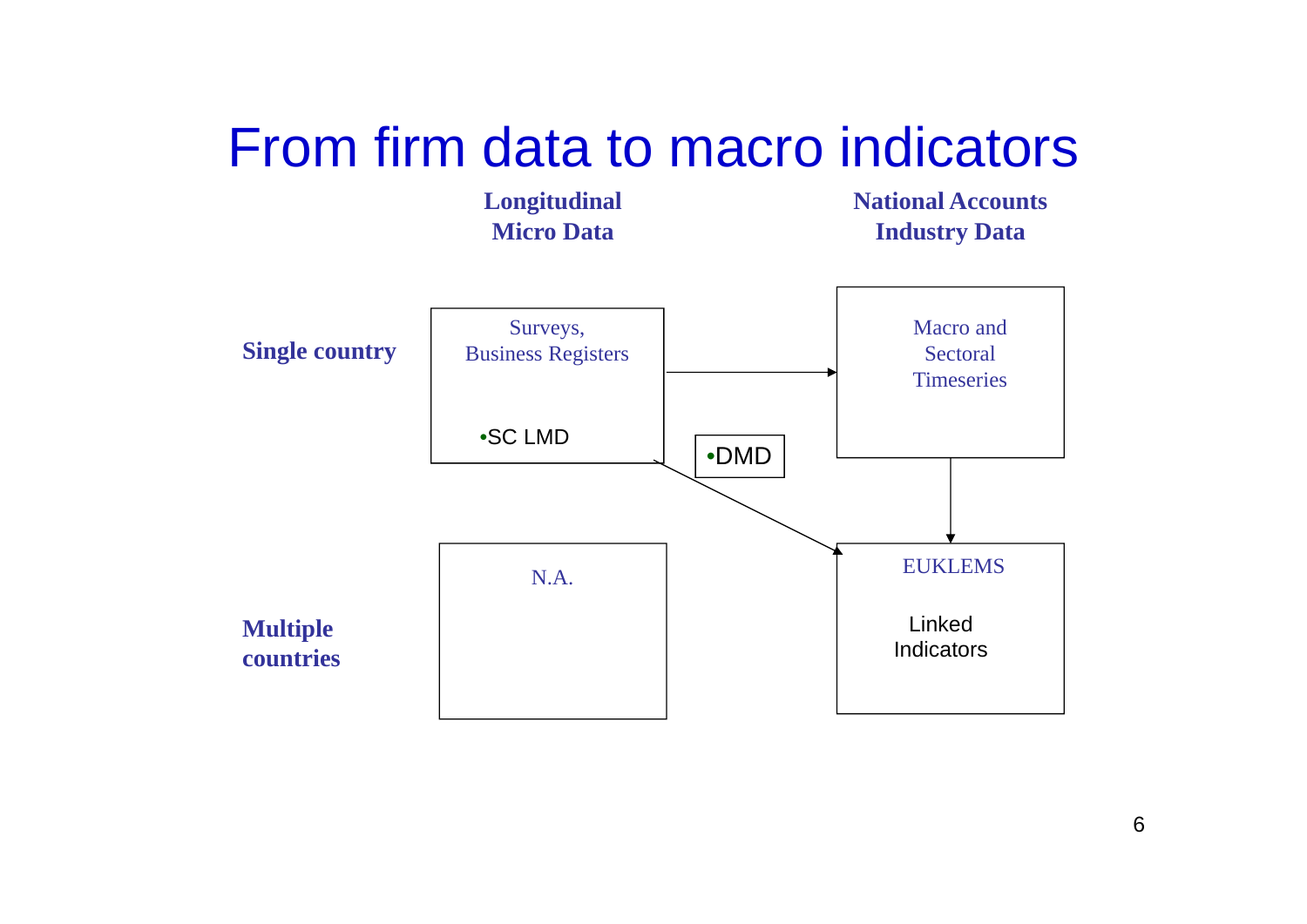### **Distributed Micro Data Analysis**

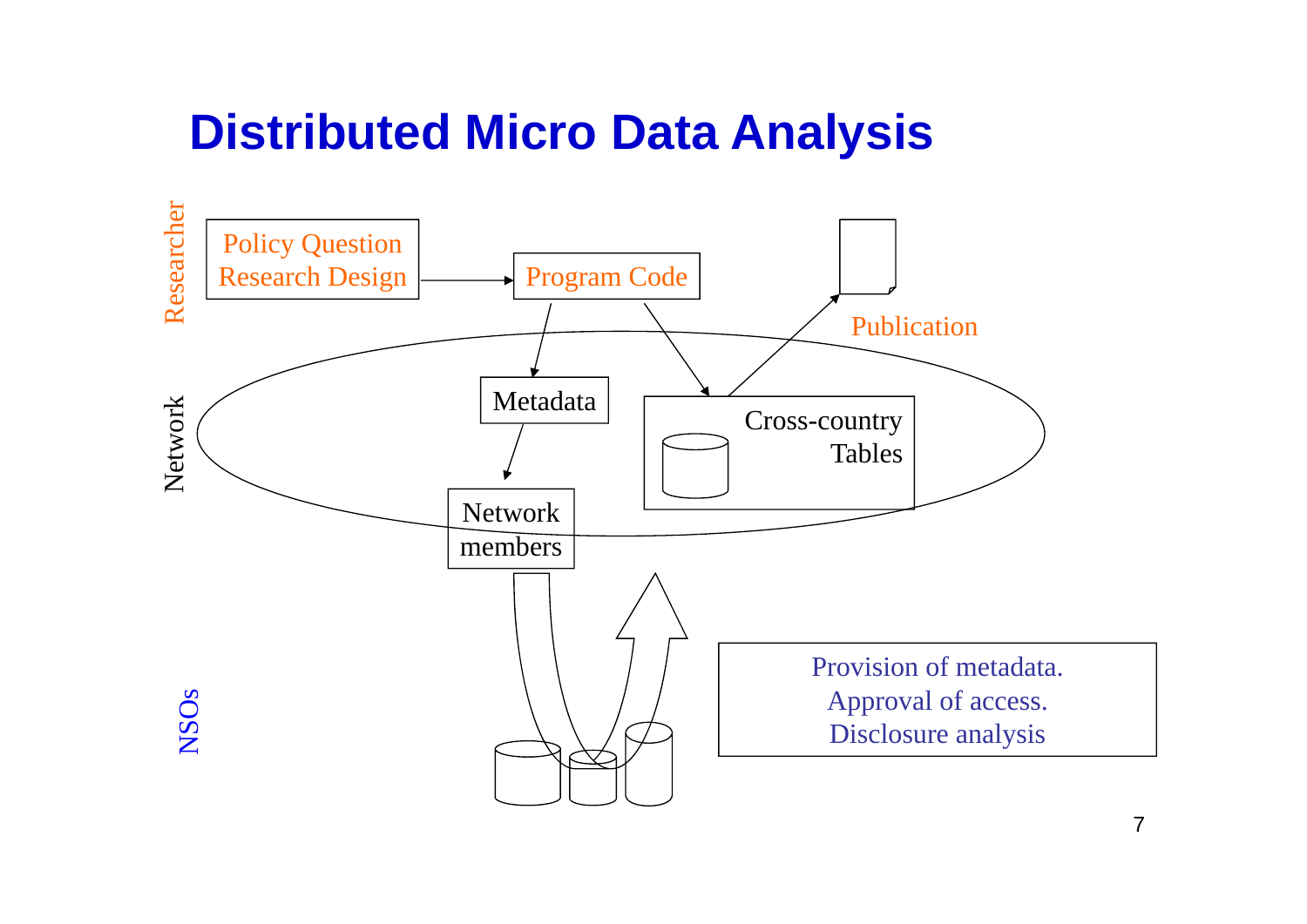### EuroStat Project

- $\bullet$  Data sources:
	- •Data underlying National Accounts
	- $\bullet$ 15 EU countries, 2000-2009
	- $\bullet$ Coverage in 15t37, 50t74, 91t3
	- $\bullet$  Linked firm-level files
		- $\bullet$ Business Register
		- Production Stats (SBS)
		- E-commerce Survey
		- Community Innovation Survey (CIS)
		- $\bullet$ Long Panel (1990-2009)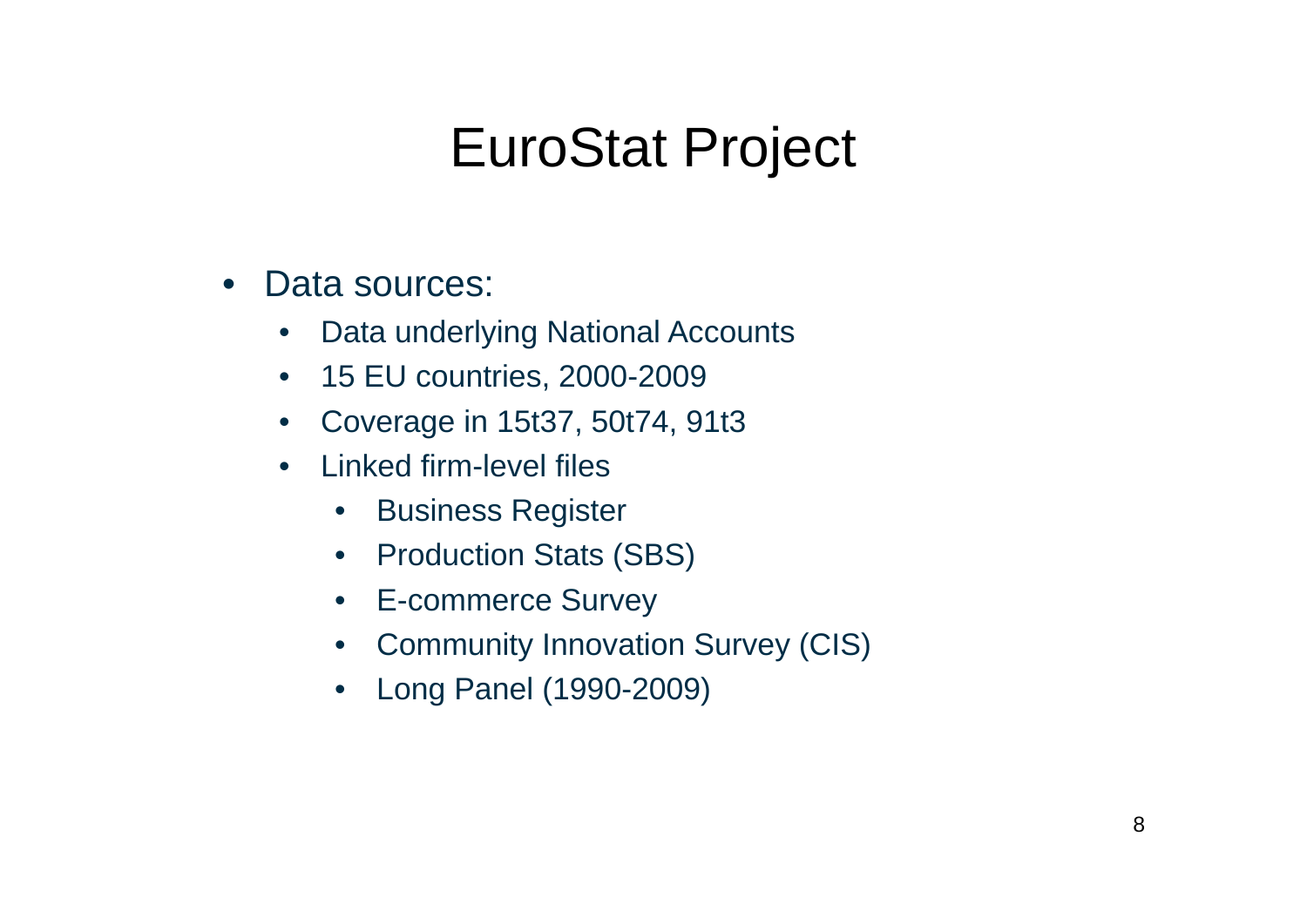## Cross-Country Output Datasets

- Tabulations (c,i,t), with industry splits
	- eg: output for exporting/non-exporting firms; gazelles, mnc, foreign-owned, innovative, ICT-intensive
- Firm Demographics (entry/exit, JC, JD, size distr)
- Industry Dynamics
	- • OP Cross term, Prod Decompositions, Prod Variances, Churn, Boone indicator
- Means, variances, co-variances by quartile of distributions
- Regression output
	- •Prod function w. human capital, ICT, innovation
	- •Export selection and intensity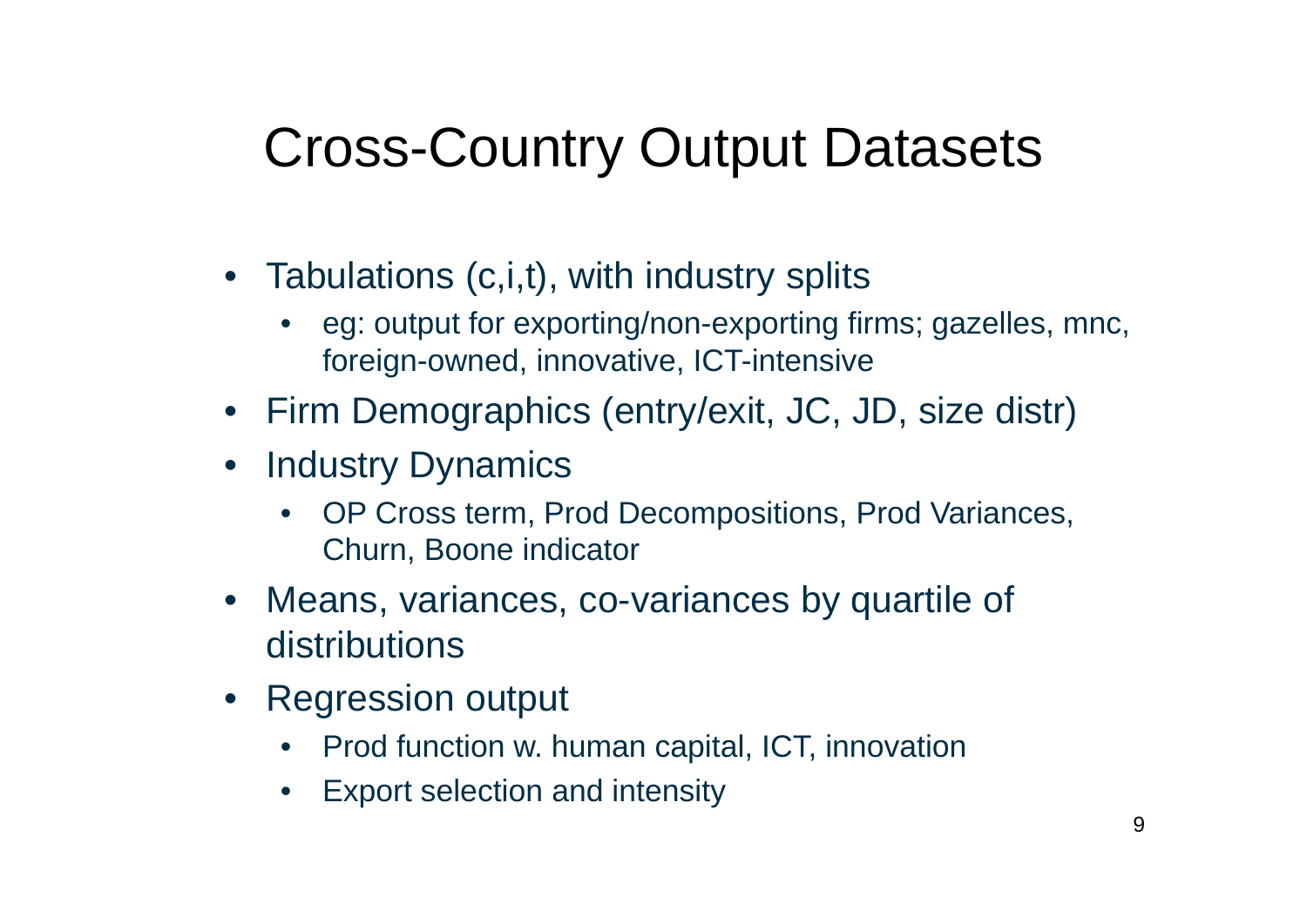## **Methodology**

- Cross-country panel data with micro-aggregated indicators
	- • Structural estimation on c,i,t,+A(j), instead of microestimates, but allows cross-country policy variables.
		- eg: innovation profiles and productivity (van Leeuwen)
		- •Forecasting productivity (Bartelsman and Wolf)
- Heterogeneous firm model + calibration or ind. inf.
	- •Bartelsman, Haltiwanger, Scarpetta;
	- $\bullet$ Bartelsman, Gautier, de Wind
- Other Methodological choices: depend on question.
	- •Does method of firm-level TFP estimate matter?
	- $\bullet$  TFPQ vs TFPR may matter, but allowing estimated markup to vary, e.g. between entrants/incumbents may be sufficient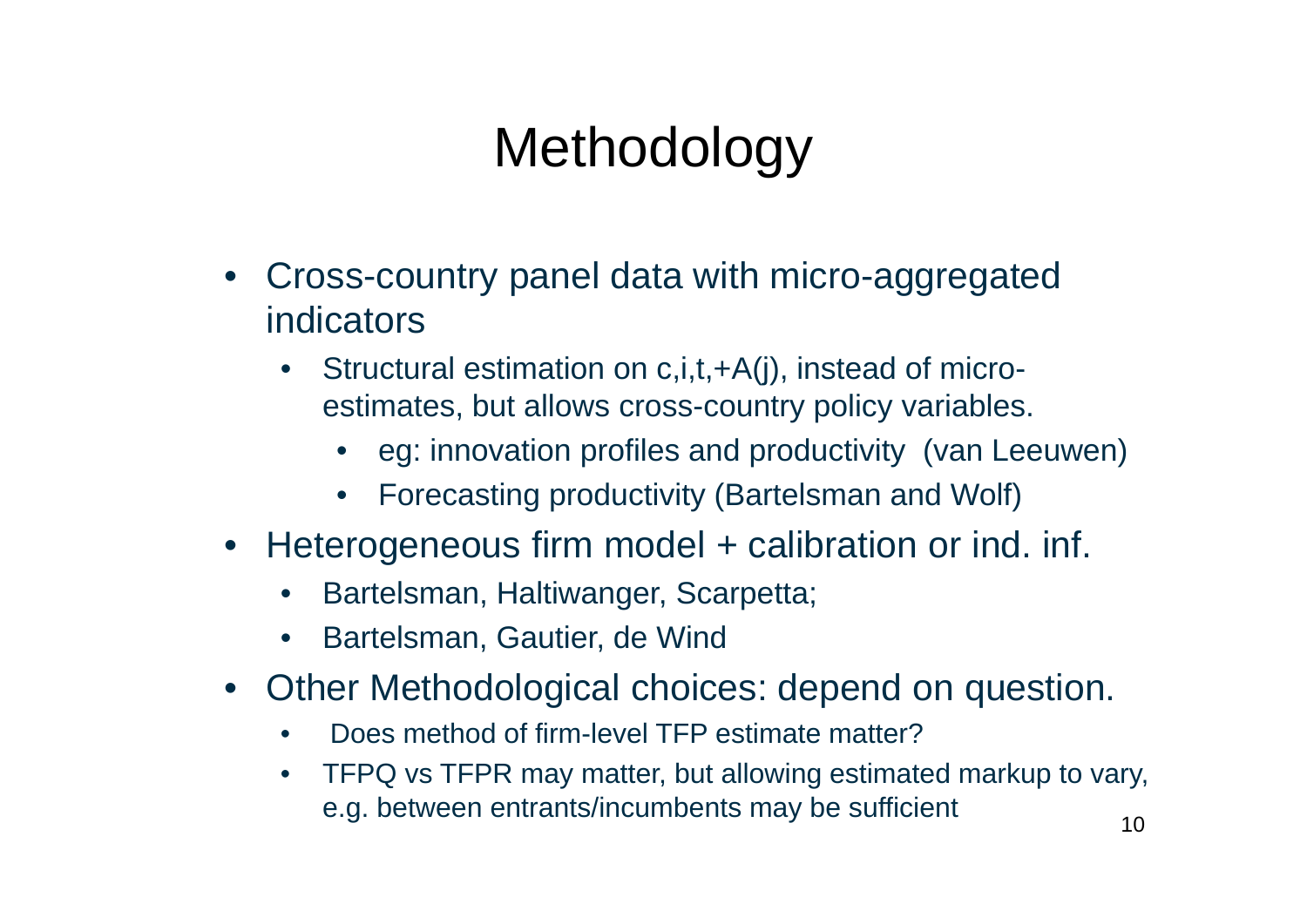## Technology Choice and EPL

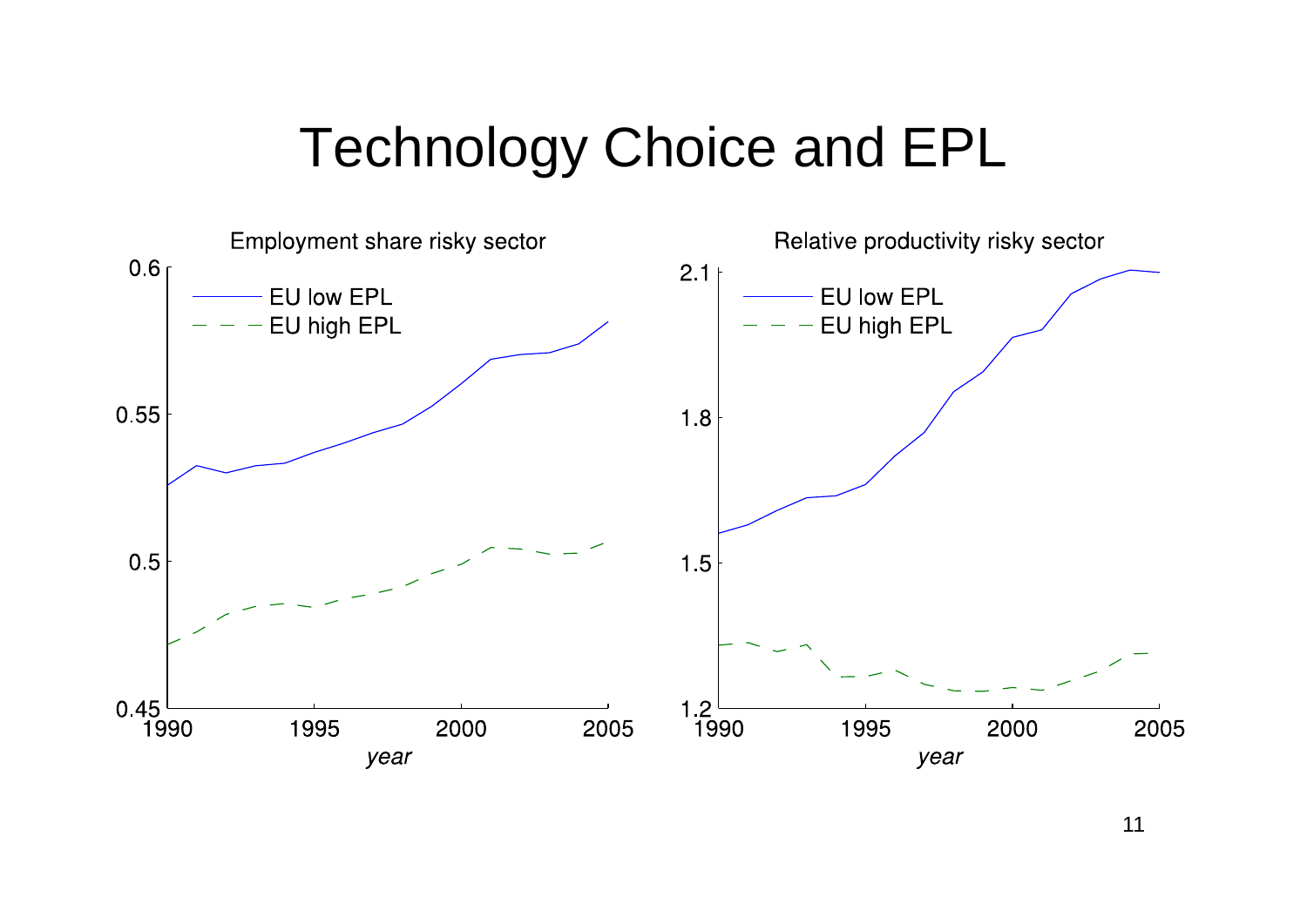## ICT and variability of outcomes



Percentage of workers with broadband access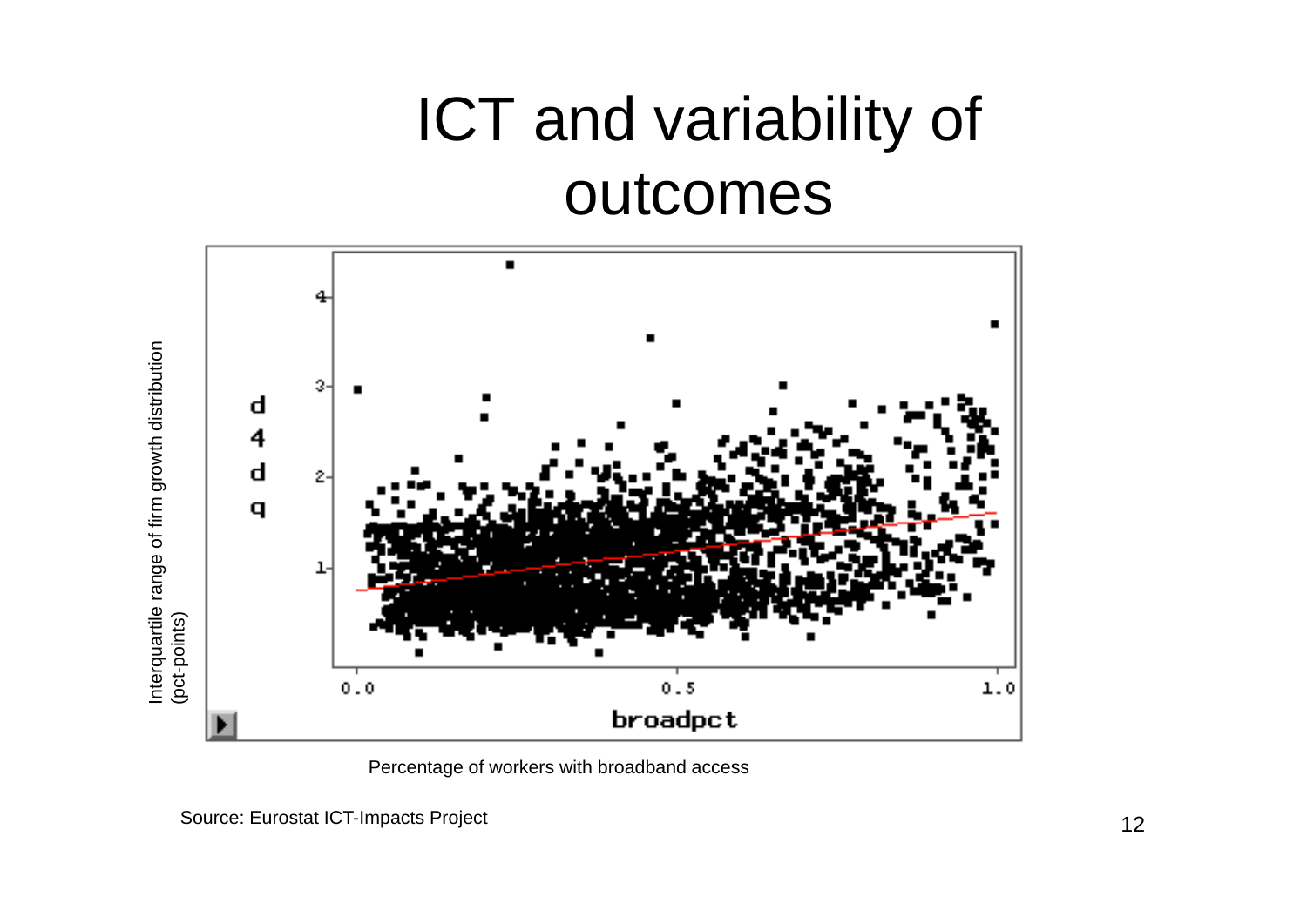## Technology Choice and EPL

- Search model with choice of opening job in safe of risky sector
	- • In risky sector, technology shocks arrive, but exit option improves ex-post average return
	- EPL makes exit more costly
- Model is calibrated with moments from US micro and micro-aggregated datasets
- Country/Industry panel data, augmented with microaggregate indicators (sectoral riskiness) is used to estimate effect of EPL
- EPL is seen to reduce employment share in risky sectors (and reduce aggregate TFP growth)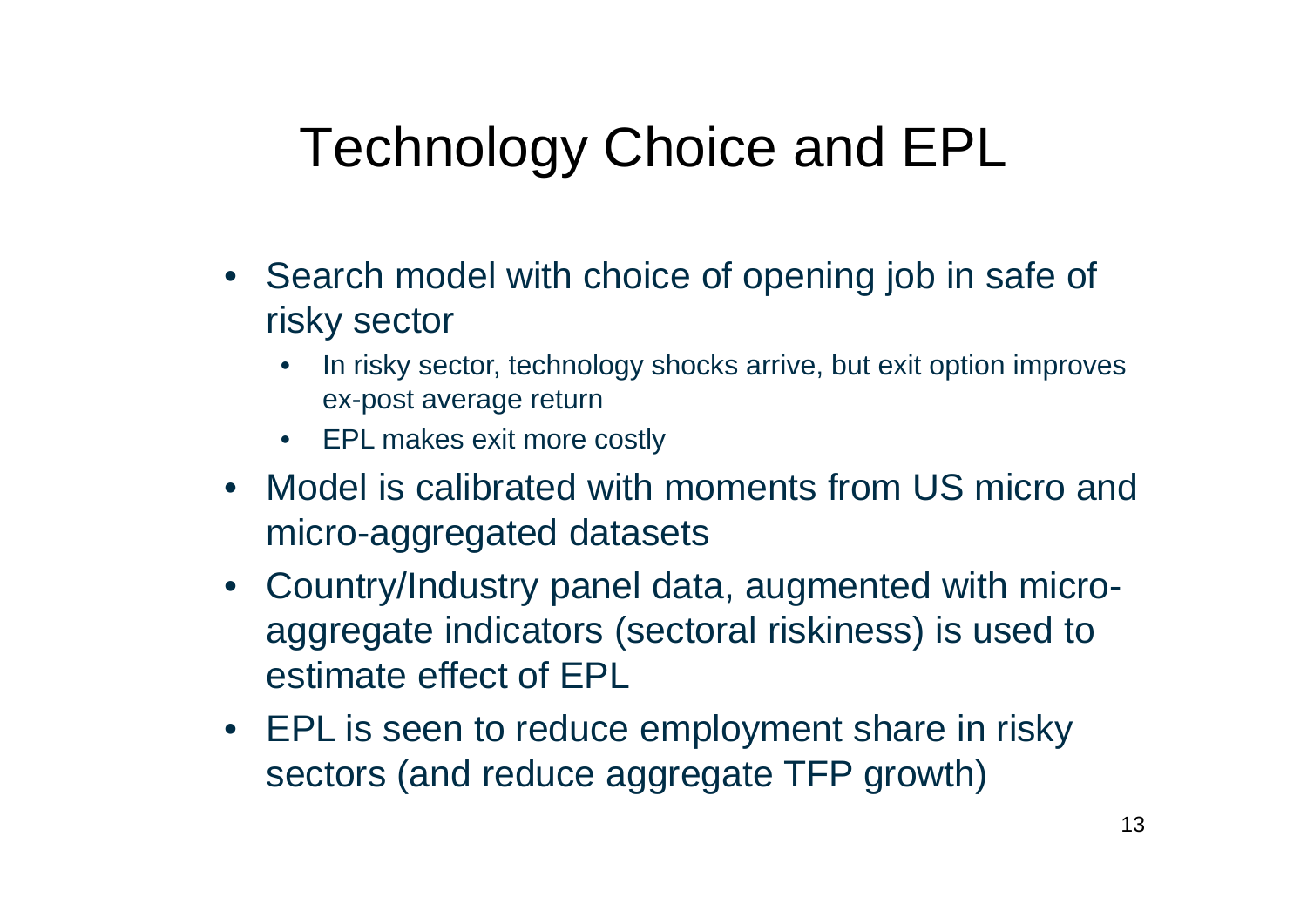# Empirical specification

• Main regression: TFP effect of exit costs

$$
V_{c,i,t} = \alpha + \sum_{x \in lkk} \beta_x X_{c,i,t} + I_{c,t} (\gamma_0 + \gamma_1 F)_i + \sum \delta_j D_j + \varepsilon_{c,i,t}
$$
  
where  $I_{c,t} = EPL_{c,t}$  or  $CDB_c$ 

- Frontier indicators (by industry for US or UK):
	- –Top quartile productivity relative to mean
	- –Standard deviation of productivity
	- –Adoption of Broadband

, ,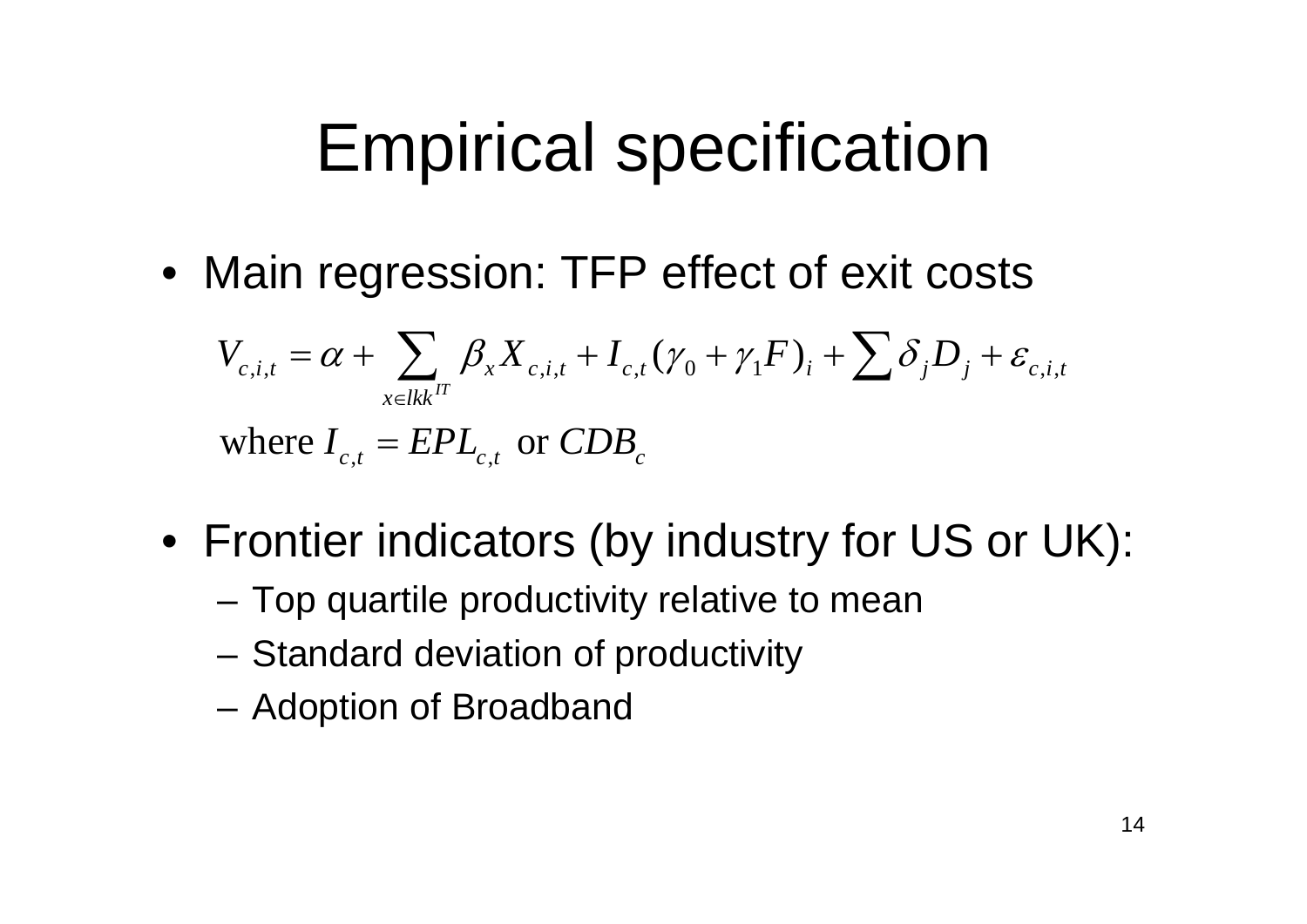# Exit costs and productivity

| Dependent var: $\log(VA)$ |        | Log(VA)                                | Log(VA)       |
|---------------------------|--------|----------------------------------------|---------------|
| Regressor:                |        |                                        |               |
| Log: Kit, Knit, Hours     | ***    | ***                                    | ***           |
| <b>EPL</b>                | .47    | .34                                    | .46           |
|                           | (0.02) | (0.14)                                 | (0.19)        |
|                           |        |                                        |               |
| <b>EPL x Rank</b>         |        | $-1.18$                                | $-1.13$       |
|                           |        | (3.07)                                 | (3.08)        |
|                           |        |                                        |               |
| <b>Rank variable</b>      |        | Top quartile prod.<br>relative to mean | Broadband-use |
| Num. obs.                 | 7032   | 6790                                   | 7031          |
| $R-sq$                    | .97    | .97                                    | .97           |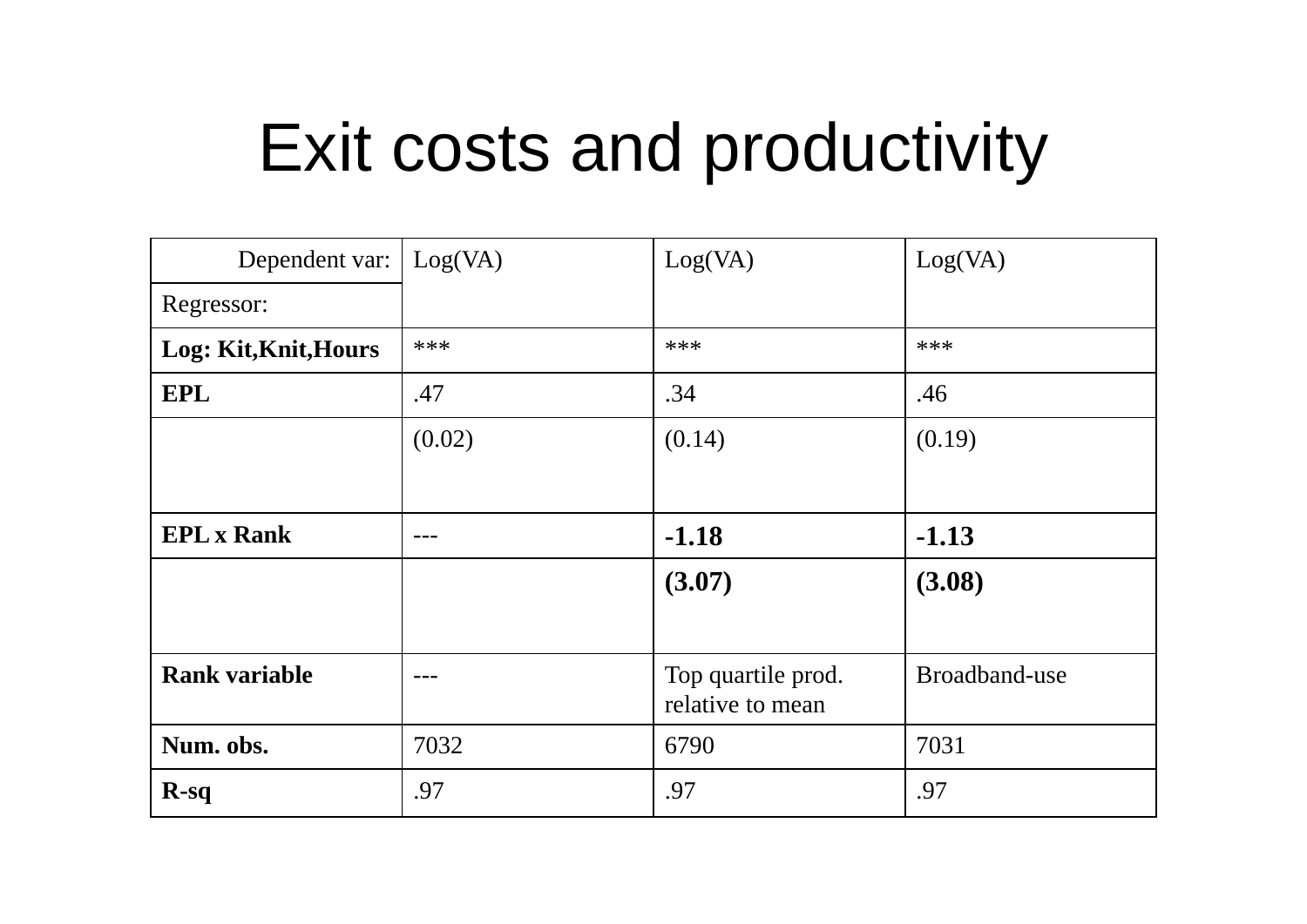# Exit costs and employment

|                   | Dependent var:   Labor share in sector | Labor share in sector |
|-------------------|----------------------------------------|-----------------------|
| Regressor:        |                                        |                       |
| EPL               | .02                                    | .02                   |
|                   | (0.74)                                 | (0.74)                |
|                   |                                        |                       |
| <b>EPL x Rank</b> | $-0.82$                                | $-0.84$               |
|                   | (10.30)                                | (10.55)               |
|                   |                                        |                       |
| Rank variable     | Top quartile prod/mean                 | Broadband-use         |
| Num. obs.         | 5518                                   | 5518                  |
| $R-sq$            | .84                                    | .84                   |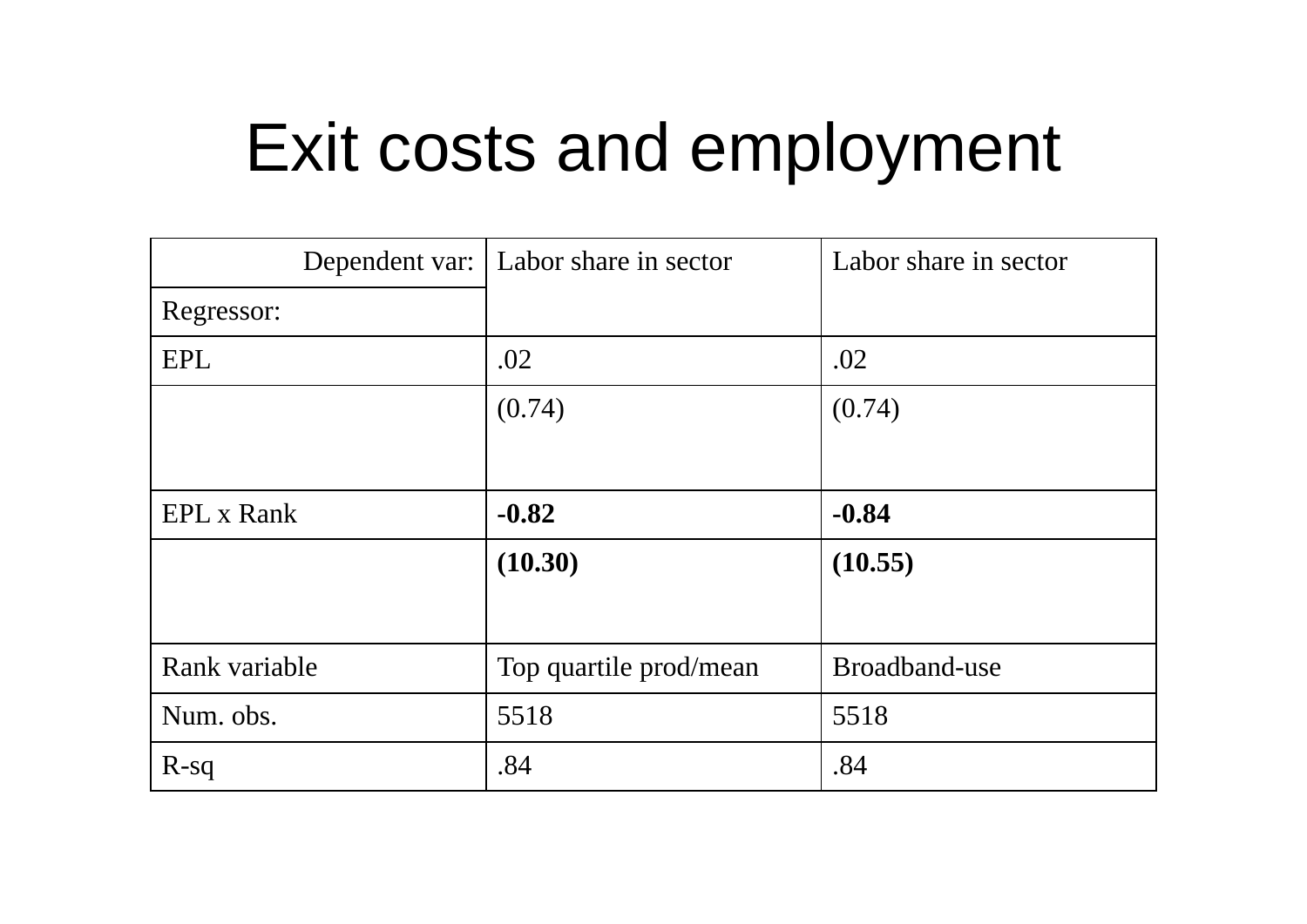### BHS: Cov(LPR,Size)



Source: Eurostat ICT-Impacts Project, preliminary, do not cite.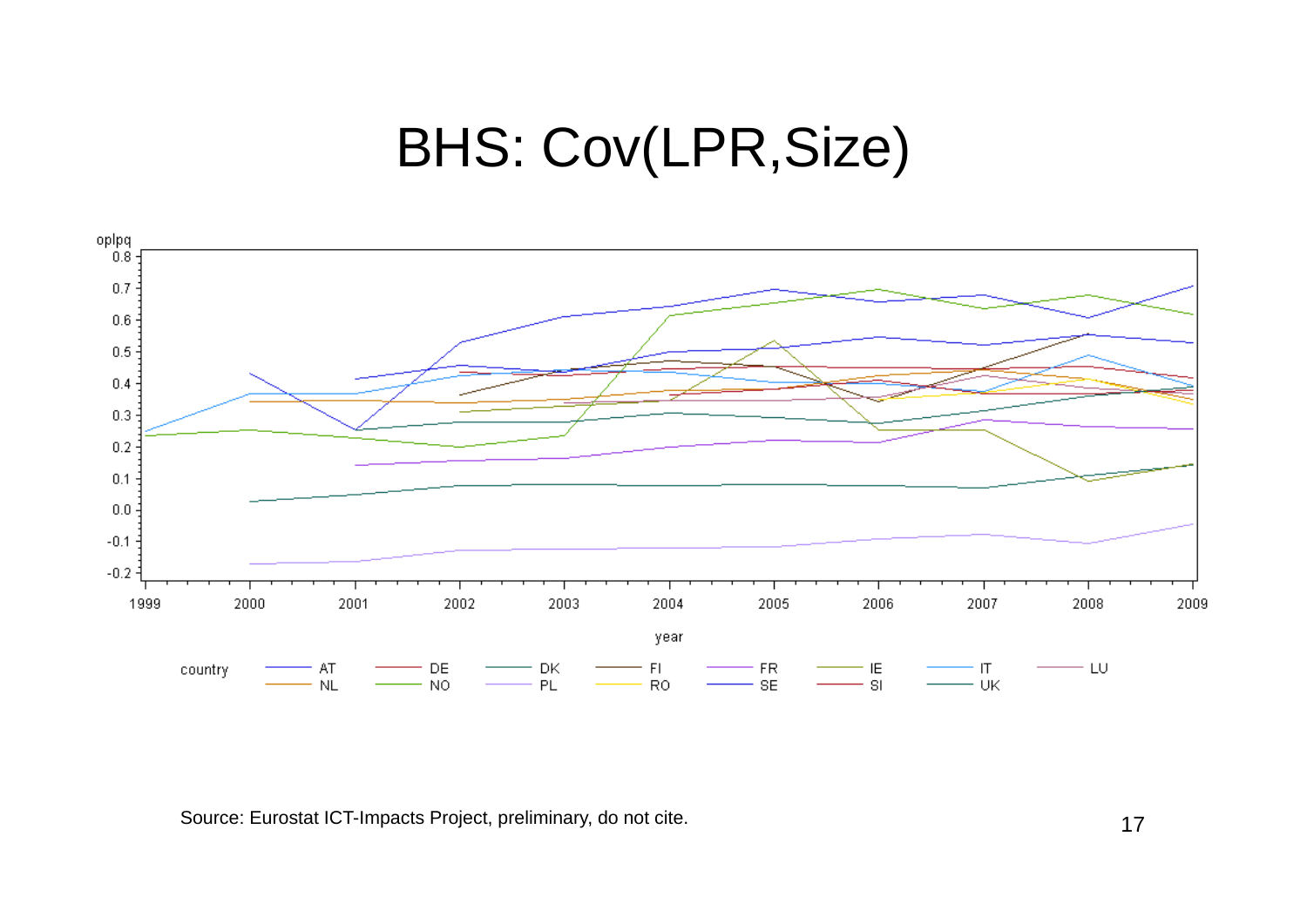# Resilience

- Assess how different types of firms respond to different shocks
	- ICT intensity, high human capital, export intensive, (external) capital intensive, small, young
	- Difficulty in find historical data for different shocks….
- Preliminary work: ICT intensive firms have higher output variance, but employment relatively less variable
	- Possibly hoarding of high human capital workers